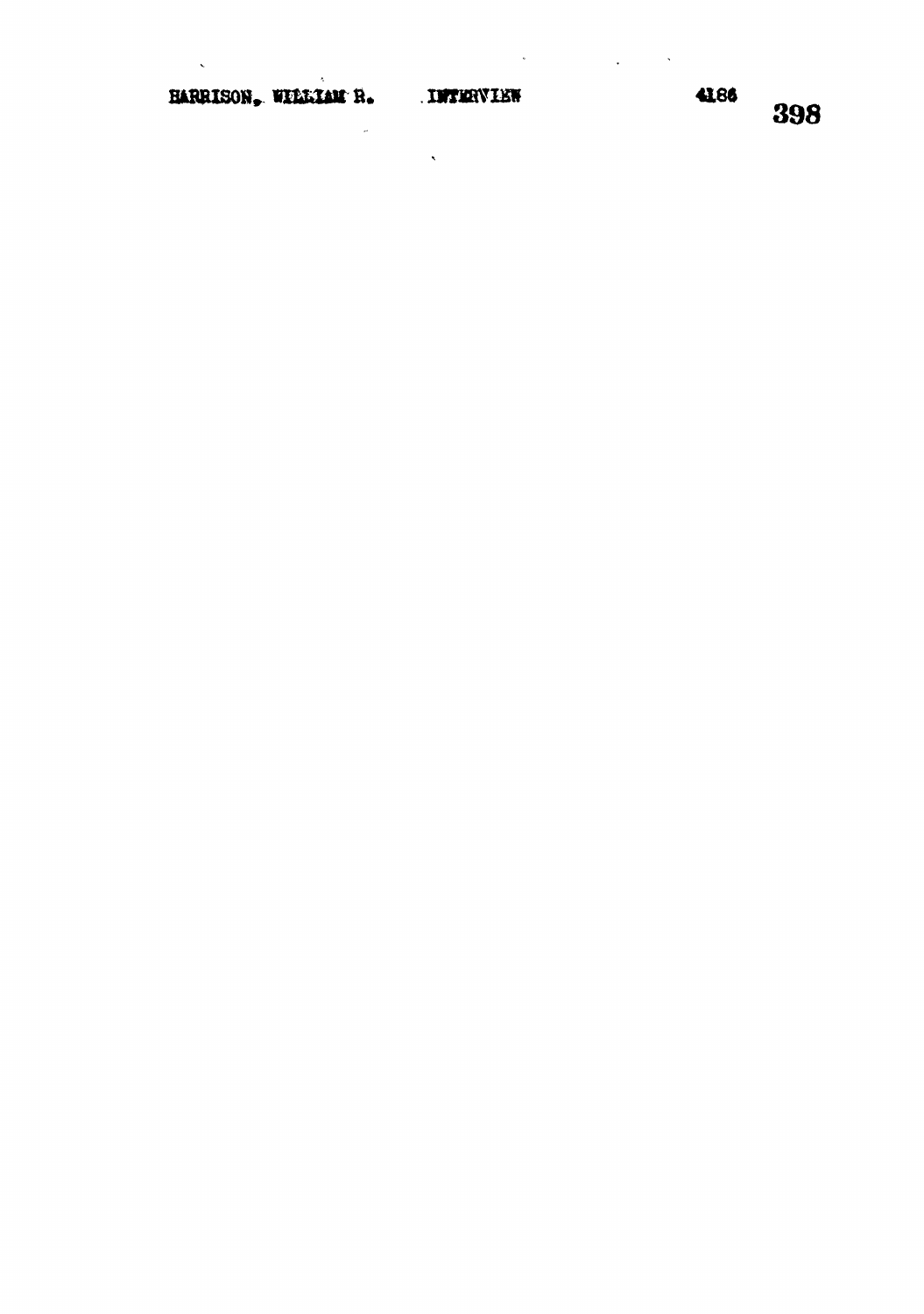$\Delta \phi = 0.01$ 

 $\sqrt{1 + \frac{1}{2}}$ 

| $-8-$<br>HARRISON, WILLIAM R.<br><b>INTERVIEW</b><br>BIOGRAPHY FORM | Form $A-(S-119)$ | 4186<br>399 |
|---------------------------------------------------------------------|------------------|-------------|
| WORKS FROGRESS ADMINISTRATION                                       |                  |             |
| Indian-Pioneer History Project for Oklahoma                         |                  |             |
|                                                                     |                  |             |
|                                                                     |                  |             |
|                                                                     |                  |             |

 $\label{eq:2.1} \frac{1}{\sqrt{2\pi}}\int_{\mathbb{R}^{3}}\frac{1}{\sqrt{2\pi}}\left(\frac{1}{\sqrt{2\pi}}\right)^{2}e^{-\frac{1}{2}\left(\frac{1}{\sqrt{2\pi}}\right)^{2}}\frac{e^{-\frac{1}{2}\left(\frac{1}{\sqrt{2\pi}}\right)}}{e^{-\frac{1}{2}\left(\frac{1}{\sqrt{2\pi}}\right)}}\frac{e^{-\frac{1}{2}\left(\frac{1}{\sqrt{2\pi}}\right)}}{e^{-\frac{1}{2}\left(\frac{1}{\sqrt{2\pi}}\right)}}\frac{e^{-\frac{1}{2}\left(\frac{1}{\$ 

 $\sim$ 

 $\bar{\mathcal{A}}$ 

| Field Worker's name <b>Maurice H. Anderson</b>                                                                                                                                                                                     |         |
|------------------------------------------------------------------------------------------------------------------------------------------------------------------------------------------------------------------------------------|---------|
| This report made on (date) May 26,                                                                                                                                                                                                 | $193$ ? |
| 1. Name Mr. William R. Harrison                                                                                                                                                                                                    |         |
| 2. Post Office Address <b>Wynnewood, Oklahoma.</b>                                                                                                                                                                                 |         |
| 3. Residence address (or Location) [100]                                                                                                                                                                                           |         |
| 4. DATE OF BIRTH: Month December Day 25 $Y_{\text{Car}}$ 1867                                                                                                                                                                      |         |
| 5. Place of birth Alabama                                                                                                                                                                                                          |         |
|                                                                                                                                                                                                                                    |         |
| 6. Name of Father J. T. Harrison Place of birth Alabama                                                                                                                                                                            |         |
| Other information about father <b>Deceased</b> and the number of the set of the set of the set of the set of the set of the set of the set of the set of the set of the set of the set of the set of the set of the set of the set |         |
| 7. Mame of Mother Jane X Place of birth Alabama                                                                                                                                                                                    |         |
| Other information about mother Deceased                                                                                                                                                                                            |         |
|                                                                                                                                                                                                                                    |         |

Notes or complete narrative by the field worker dealing with the life and story of the eggson interviewed. Refer to Manual for sug-ested subjects and questions. Continue on blank sheets if necessary and attach firmly to this form. Number of sheets attached

 $\sim$ 

 $\sqrt{3}$ 

 $\label{eq:zeta} \zeta_2 = \frac{1}{\sqrt{2\pi}} \frac{1}{\sqrt{2\pi}} \frac{1}{\sqrt{2\pi}} \frac{1}{\sqrt{2\pi}} \frac{1}{\sqrt{2\pi}} \frac{1}{\sqrt{2\pi}} \frac{1}{\sqrt{2\pi}} \frac{1}{\sqrt{2\pi}} \frac{1}{\sqrt{2\pi}} \frac{1}{\sqrt{2\pi}} \frac{1}{\sqrt{2\pi}} \frac{1}{\sqrt{2\pi}} \frac{1}{\sqrt{2\pi}} \frac{1}{\sqrt{2\pi}} \frac{1}{\sqrt{2\pi}} \frac{1}{\sqrt{2\pi}} \frac{1}{\sqrt{2\pi}} \frac$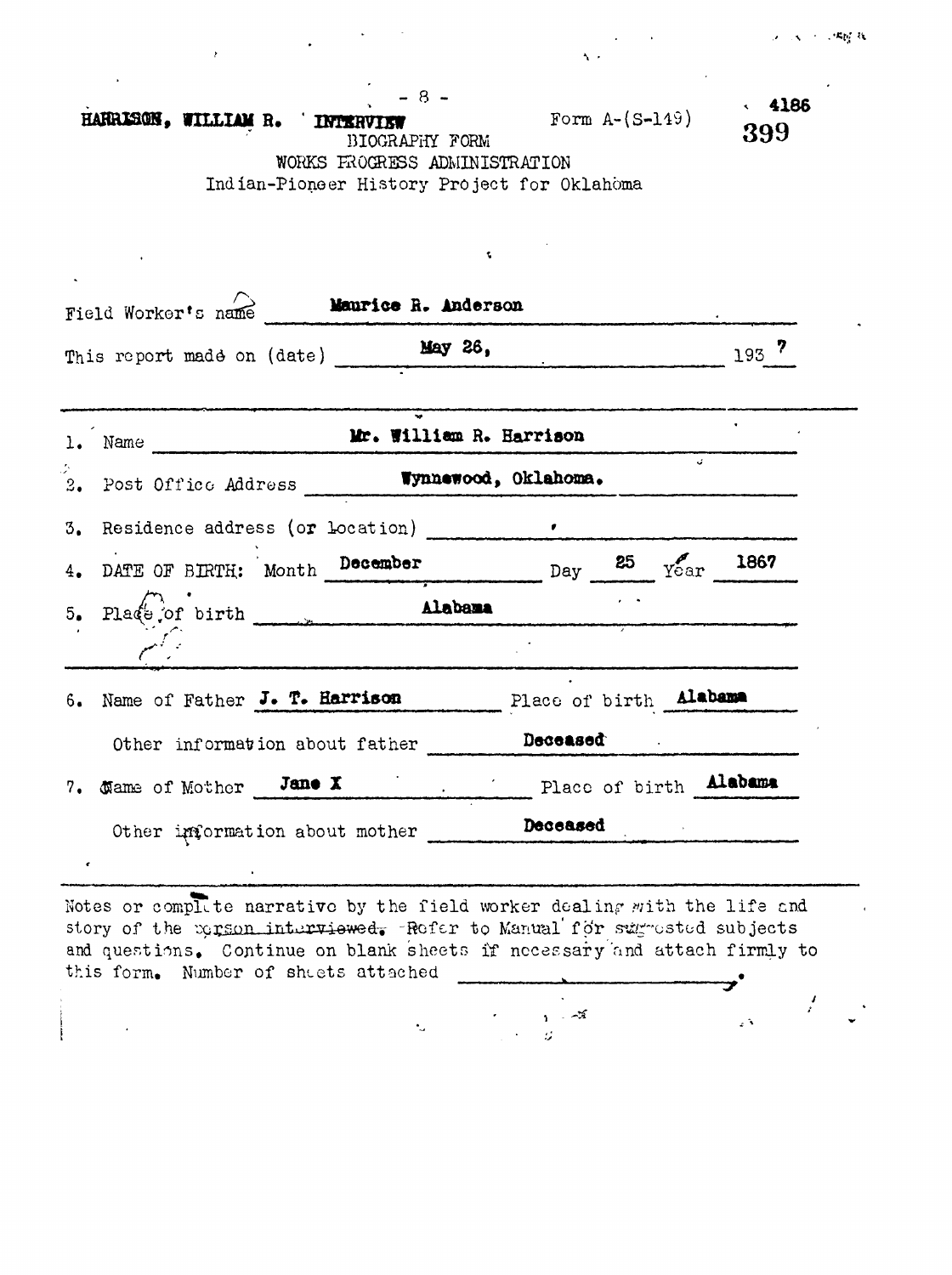## **HARRISON, WILLIAM R. INTERVIEW 4186**

**An Interview with Mr\* William R. Harrison, Wynnewood, Oklahoma\* By - Uaurioe H. Anderson, Field Worker. May 26, 1937.**

**I oame to the Indian Territory in 1877. My father** and I left Alabama in a wagon, working two mules and two oxen. **We were seven weeks on the road. We came to old Mill Creek in the Chiokaaaw Nation and my father rented some land from < Governor KarriB. We didn<sup>f</sup>t have much money, so to keep ends meeting my father got a job hauling freight from Denison, .Texas,to Mill Greek, and I did the farming while he was gone on these trips. He would work the two mules to haul the freight with, and that left the two old oxen for me to farm with. When father wasn't hauling freight we would use botb^** teams in the field.

**I-remember there was a government stage line from** Gaddo to Fort Sill. I have seen the Indians hauling freight from Caddo to Fort Sill. There were forty-two wagons in this train, and there were six little males to each wagon. A sol**dier from Fort Sill was the boss over this wagon train. I remember one of their trips they camped at Governor Harris\*** place one night and Governor Harris gave them a steer to eat. There were several white men at Governor Harris<sup>4</sup> place and ...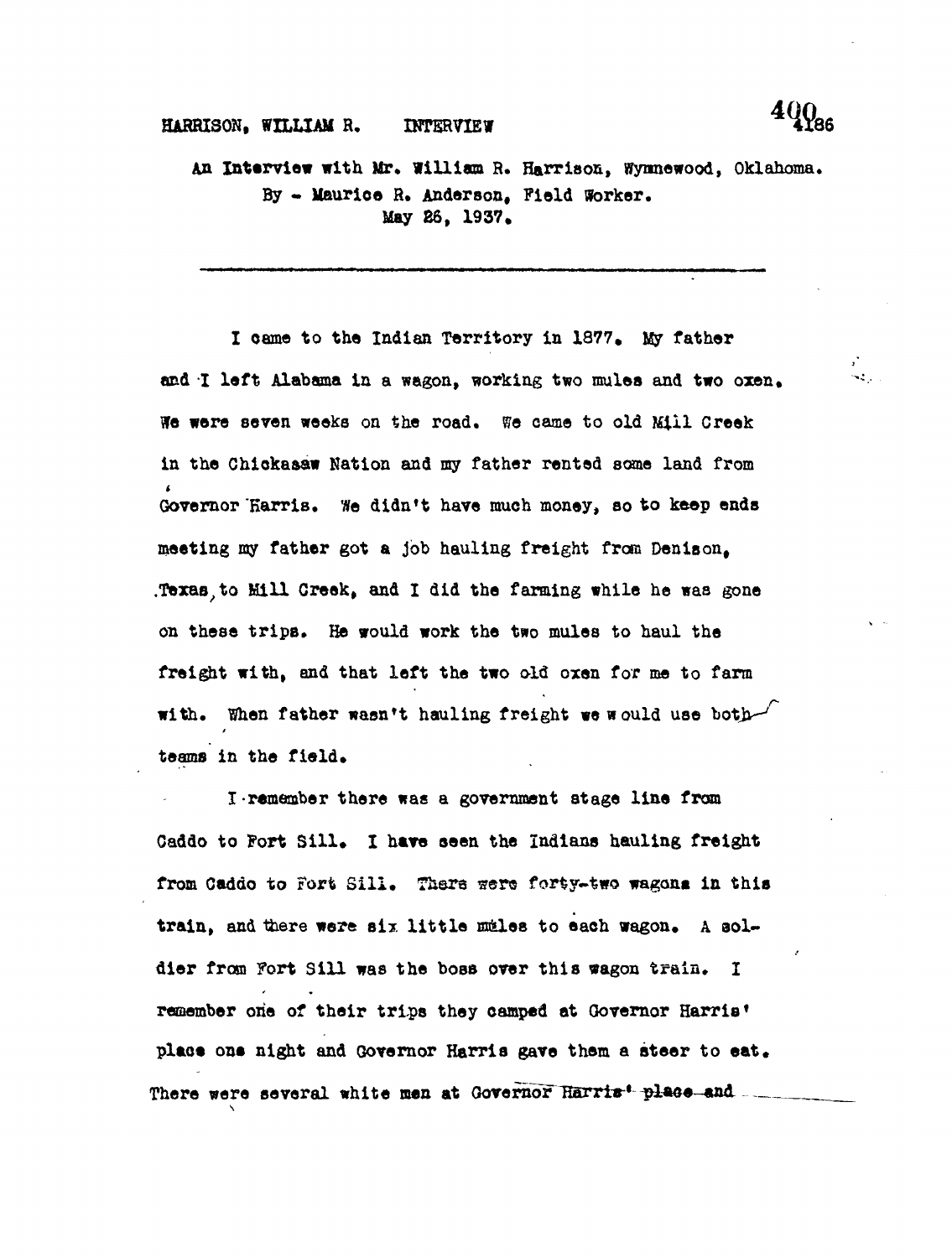$\mathbf{2}$ 

Governor Harris wanted to show the white men how the Comanche Indians ate. I was about eleven years old, and, boy-like, I wanted to see them myself. The In**dians killed the steer and skinned it. They ate every bit of it except the heart and they never cooked it. After they got the steer skinned they were like a pack of wolves. I was standing next to the soldier who was boss over them and an Indian cut a big chunk off of the steer's liver and began eating it. I said to the soldier: "Why don<sup>f</sup>t they cook the steer?"** He said; "Why don't a horse cook hay?" Right then, I. saw it didn't pay to ask questions.

**My father got a contract putting up hay for the government and he would get an order for so many tonB to be stacked at some stage stop between Mill Creek and Whitthead Hill. We would out this hay and haul it** to the place where they wanted it stacked. Some sol**diers would oome along and measure the stack and tell** how many tons of hay there were in each stack. My father **would say, "they measured the stacks and guessed how many tons there were in each".**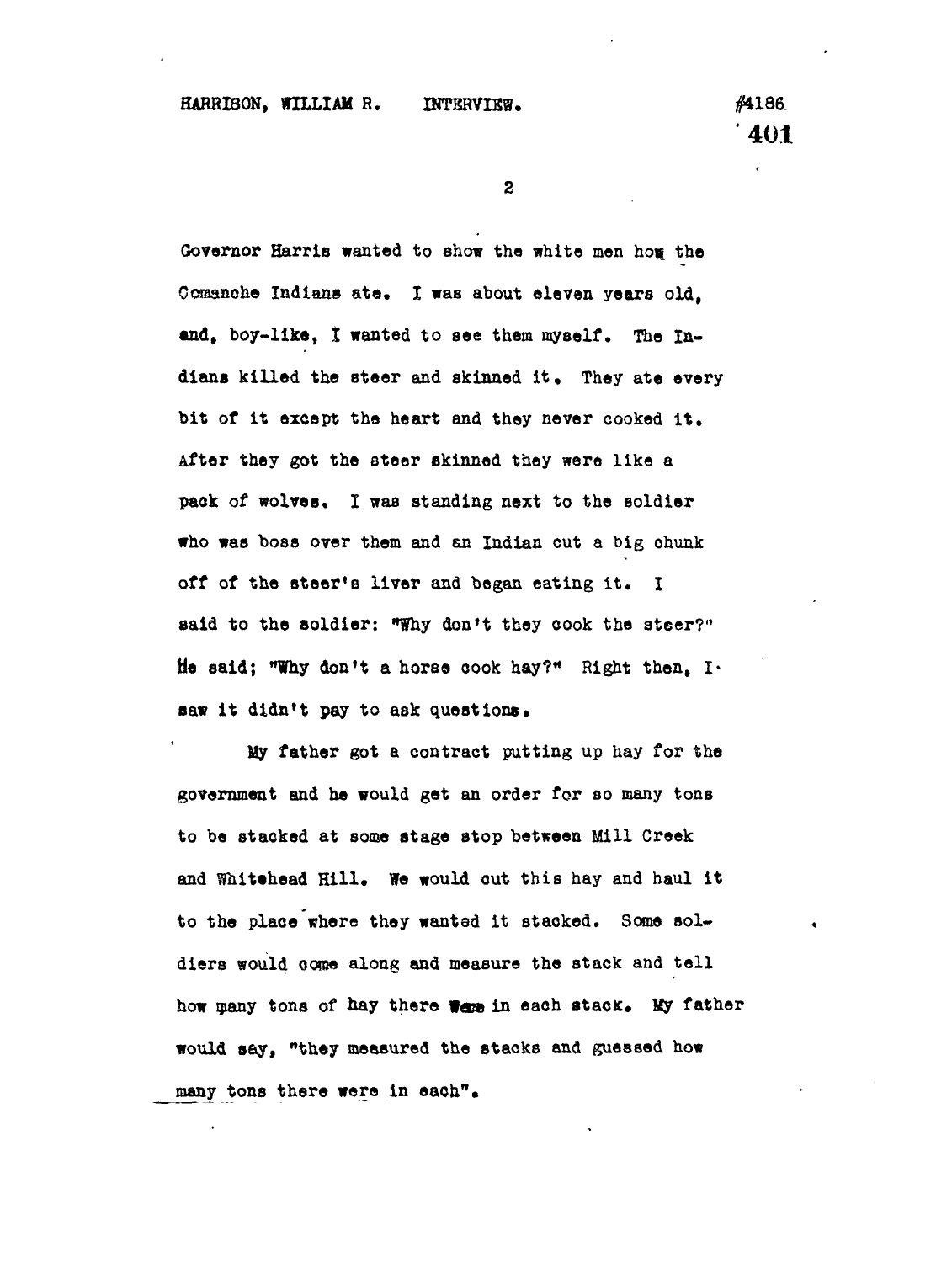## **HARRISON, WILLIAM R, IHTERVIKW.**

**AYA** 

 $\boldsymbol{3}$ 

**On this stage line from Caddo to Fort Sill, they worked four horses and the driver would be sitting on top of the coach and the coaohes looked like they were underslung, or like a sway-back horse. They were putting up hay along this stage line near Cherokee Town on the Washita River north of where Wynnewood is now and I remember seeing** them pass. The horses would be going in a long trot. **Their schedule time was about ten miles per hour; they were like trains sometimes late. You could tell when they \*ere late, the driver would be orowding the horses and making them do all they could. When they run into a stage stop, where they were supposed to clrange horses, another driver would have his horses harnessed up and ready to go. As soon as the old driver oould drop the traces and run his** t **horses out a new driver would run his horses in, hook the traces, and climb to the driver's seat, pop his whip and** aray they went. **asay they went.**

When the railroad started building through Wynne**wood, I was working tor Mr, Noah Lael, who lived north of** Wynnewood a few miles. Mr. Lael was a big cattleman and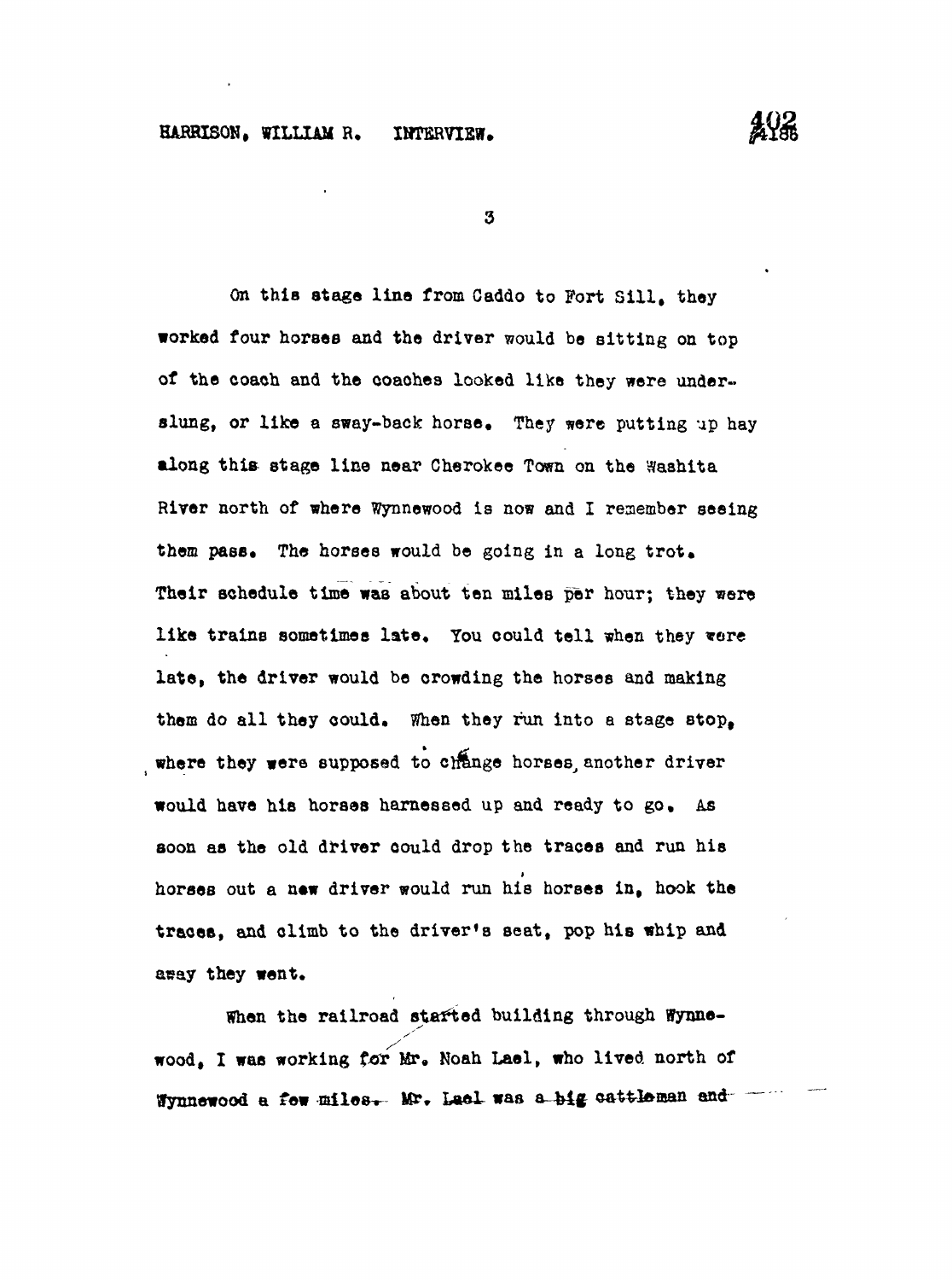4

**farmer who took the oontraot to oloar the right-of-way through the river bottoms north of Wynnewood, and another young man, who was also working for Mr. i.aol^ and I were given, the job of outting the trees off of the right-of**way through the river bottom. We had to saw the trees **within six inches of the ground, and sometimes we would have to lay on our stomach to use the aaw. We used oxen** to drag the trees off with.

-My father built the first hotel at Wynnewood. **It was an old two story building made out of lumber hauled from Stringttown, and the foundation was made out of oak logs.**

**When the railroad company started- laying the steel there were about'one hundred and fifty Irishmen working** f on the job. My father had the contract to feed them. **After my mother died, ay father married again and I have seen my step-mother boil a ten gallon wash pot full of eggs at one meal for the railroad men.** 

The U. S. Marshals would come through here taking prisoners to Fort Smith, Arkansas. They would haul them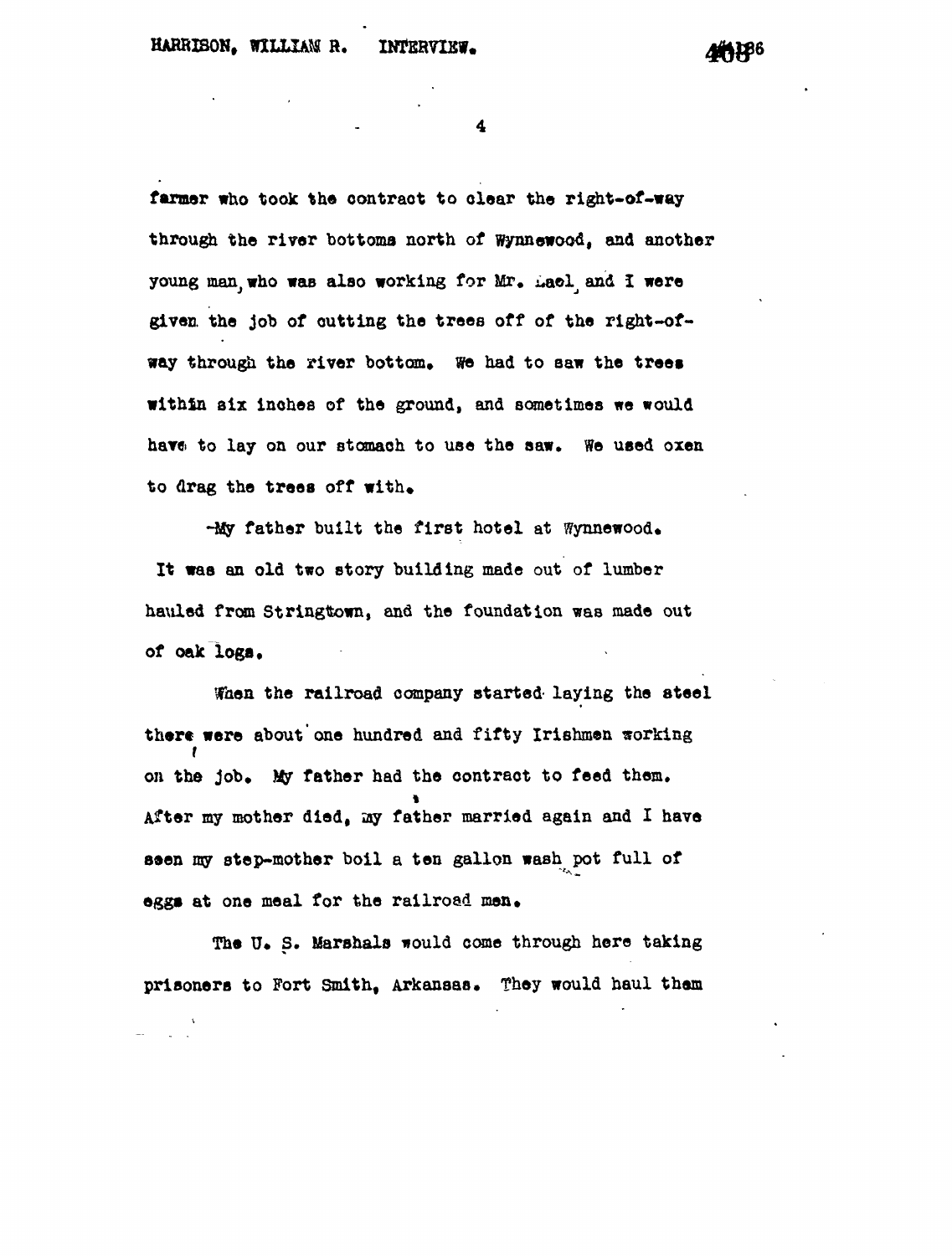5

**In wagons and if they had too many to haul they would** drive some of them, handcuffed to a long chain. They **would line the prisoners up in two\*8 and run a chain between them. I remember one time after I had been working for Mr, Lael, two U\* S\* Marshal's, Heck Thomas, and Mr Maahon, oamped at Governor Harris\* place one** night and I happened to be there at the time. They **were taking three men to Fort Smith to face murder charges. I was acquainted with all three men, their** names were, Mr. Lamb, Albert Odell, and a negro called **"Bullet". The next morning before they left, Odell gare ma his spurs, and said, "I won't need them where I am going<sup>3</sup>. These, three men were hung at Fort Smith, Arkansas\***

Two man and I helped Mr. Lorance drive three hundred head of steers from Saint Joe, Texas, to Wynnewood. That was my first cattle drive, and at that time I hoped it would be my last drive. Some people may **I hoped it would be my last drive. Some people may think it is easy to sit on a horse and keep a herd of**

**steers moving and keep them in line. It is hard work,**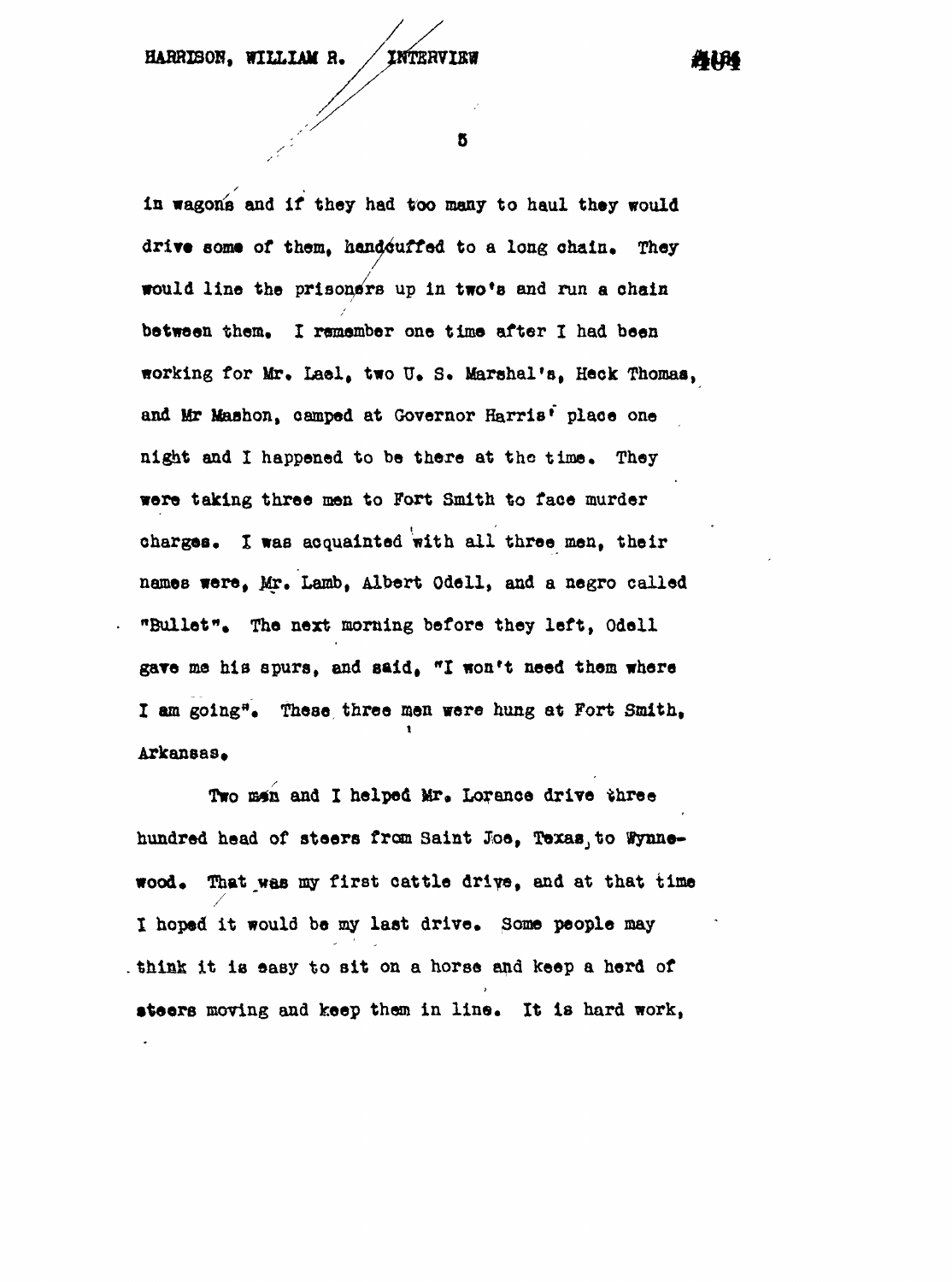**/^ 405**

 $\mathcal{O} = \frac{1}{\lambda}$ 

unless you are riding a cow horse that knows just what **to do\***

**When I first wont to work'tor Ur« Lael X had to** haul the cotton to Mill Creek, that being the nearest gin at that time. Later Zack Gardner built a gin east of Pauls Valley on the Washita Hiver. The only land **of Pauls Valley on the BTashlta Hiver. The only land** fenced with rail fences. I helped Mr. Lael put up the first wire fence around Wynnewood. We fenced a small pasture for his milk cows and work stock.

I made the Run in 1889. There were five of us made the Run together, and we were looking for some bottom land. I didn't want this prairie land and that was

**I remember the time we were all riding horses and they were fast horses\* Wo camped that evening on Cotton\*** dled our horses and were headed for home. We had ridden a few miles from where we had camped that evening before **a few miles from where we had camped that evening before** and we rode up on a man breaking ground with an ox team. **and we rode up on a man fejrdakink ground pith an ox t«am<sup>s</sup> I said to him. "You sure did do so w fast traveling"• He**